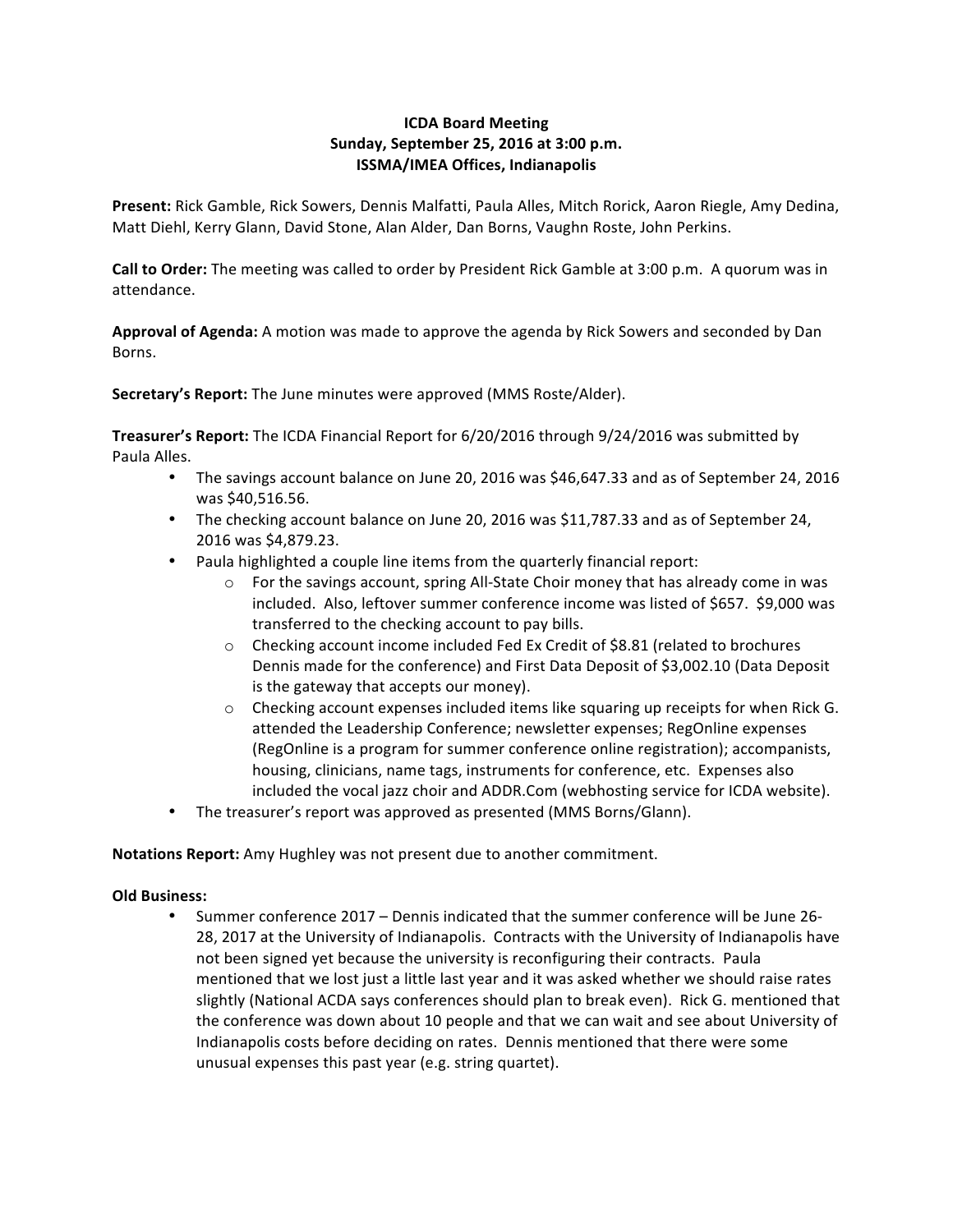Brad Holmes and Janet Galvan will be the two headliner clinicians at the summer conference and Amy Hughley's Bella Voce group will perform. The cost for individuals of last year's conference was discussed in anticipation for the 2017 conference and it was mentioned that the rate for last year was higher than some other conferences. Dennis suggested that more of an effort from the board to reach 100 people would help cover costs for the 2017 conference. When Rick G. attended the ACDA Leadership Conference they talked about duties of board members. Although nonbinding, the duties include attending conferences. Rick S. asked if there was a list from ACDA National of addresses that could be sorted by district so that district representatives could more easily encourage members in their district to attend. Others suggested checking with ISSMA for a list or our All-State Choir chair for high school lists. As part of recruiting, a person could offer free membership to someone in their district (if free membership available).

Although recruiting is very important, ICDA retention was also discussed as an issue. It was mentioned that for young teachers, it is difficult to pay for organization memberships as well as conferences. If booster money is used, some teachers worry that it takes money away from buying music for students. For older directors, it was mentioned that family events are a priority and can conflict with dates of conferences. On the positive side, Dennis mentioned that although we need 100 people to break even for the conference, last year's number of 90 was only a difference of 10 people. Also, Paula mentioned that the all-state vocal jazz had a surplus the last couple of summers, which sort of balances out the extra expenses for the 2016 summer conference.

### **New Business:**

- Update on the board elections Rick Sowers indicated that the ballet was sent out by email and they will decide when it is best to cut off the voting period/notify the candidates.
- Discuss adding pre-20<sup>th</sup> century repertoire Dennis has noticed a general trend to perform more recent music. He has observed this in articles in the Choral Journal, ISSMA judging, ISSMA lists, etc. Not as a criticism but an observation, he wanted to discuss this trend. Kerry mentioned that having a section on choral judging forms about repertoire/variety might be a way to encourage music prior to 1900. Although ISSMA oversees a lot, it was mentioned that ICDA handles the lists and asked whether there should be changes to the lists. David mentioned that there is less available for male choirs. However, he has added various pieces to the male list and maybe R&S chairs should expand lists even more. Alan indicated that collegiate instructors have responsibility to get this music in the hands of students. John mentioned that with his mixed college choir there is a balance of keeping majors and non-majors engaged. For recruitment, there might be the thought that new music is more attractive and relevant. It was agreed that this is a worthwhile topic to pursue.
- Discuss the new R&R positions due to time Rick G. mentioned we could discuss this later but wanted the board to know the change from R&S to R&R will happen at some point. It was asked if a person could be both a coordinator and chair of one of these areas and Rick said yes.
- Rules of Governance revisions Rick mentioned that when you go to the ICDA website and click on governing documents it says ICDA Constitution. Since we are governed by national ICDA, perhaps the document should say Rules of Governance rather than Constitution. Rules of Governance revisions, proposed by Rick Gamble, ICDA President, and Dennis Malfatti, ICDA President-Elect were passed out to the board with suggested revisions shown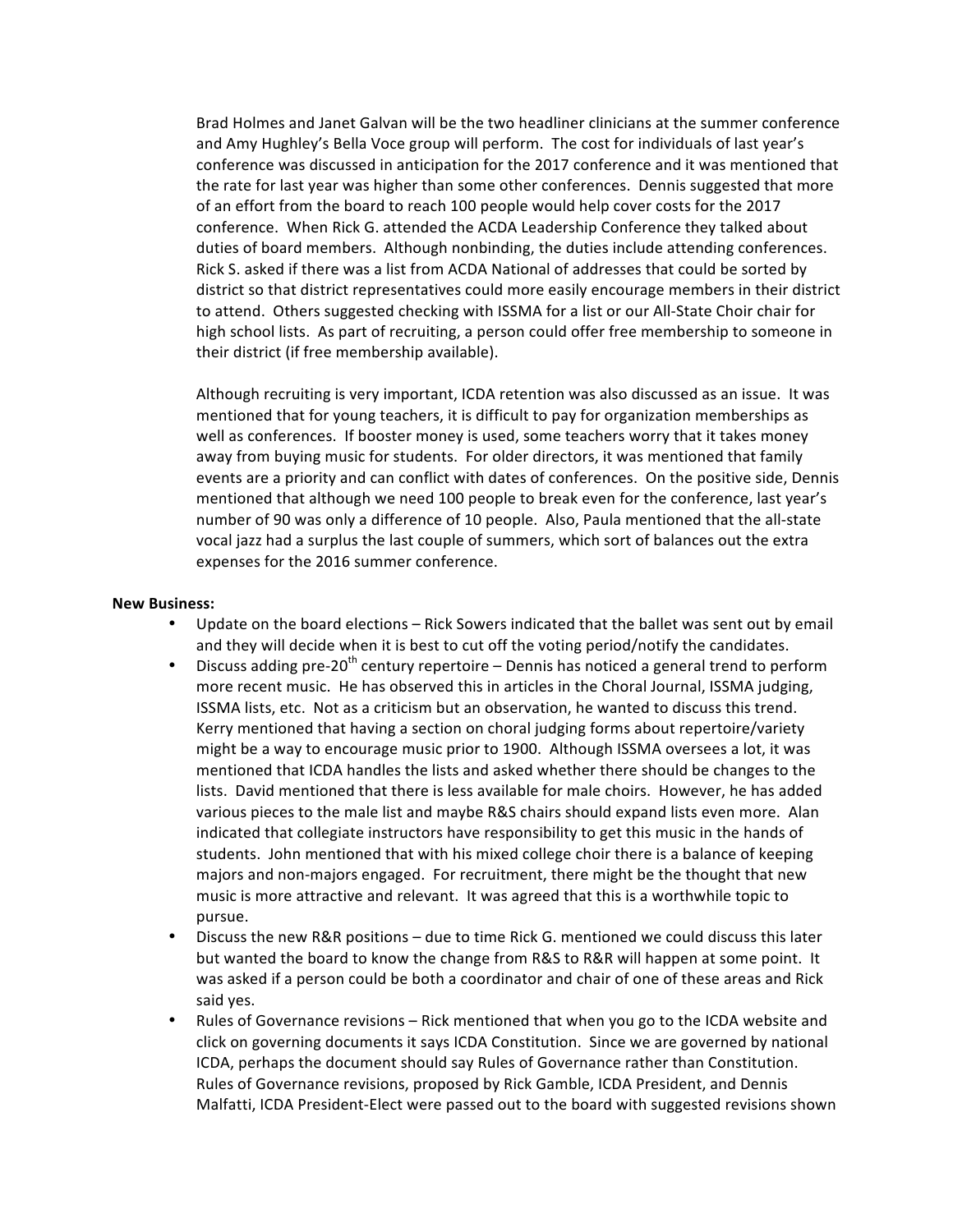in red. In an effort to get the revisions done in a practical fashion, Rick G. thought we could go through the articles as a board and then also email later.

Kerry asked if ICDA is incorporated in the state. Paula mentioned that we file a business entity in Indiana for sale tax exemption. We are not incorporated, which is part of the reason for being a member state of ACDA. Amy suggested that we could include a link to the national ACDA site. Instead of articles, which refer to the constitution, Rick S. suggested we simply number paragraphs. This would be simpler and we could leave out the redundant information that is found in the ACDA constitution. If we try to mirror the national constitution, when they make changes we would need to make changes. The Purpose (Article II) could even be included in a separate document if wanted. Some of the more procedural items could be taken out of this document if we are instead focusing on rules of governance. 

Article IV – Government was discussed as the new revisions would mean the district representatives would be appointed rather than elected. Both Rick G. and Rick S. said that it can be difficult to find candidates willing to run for district office. Also, when two advantageous people to ICDA run and there is one winner, this means the loser can be hurt and less willing to serve ICDA. Instead, the vice president could appoint district representatives as part of a committee.

Discussing district representatives, led to talking about Article  $VI -$  Meetings and what constitutes a quorum. Since the quorum currently includes the elected officials, and changing the district representatives to appointment rather than elected would impact the quorum, it was suggested that the quorum be changed. The change would be to 10 of the 18 voting members.

As possible changes to different paragraphs were suggested, it was discussed how to best be transparent and communicate to the ICDA members about changes. Having a committee appoint the district representatives rather than just vice president was suggested as one way to be transparent and have good communication. As changes to documentation are being considered, it was also asked about other documents on the ICDA website like the district representatives duties file. At this point, lots of recommendations are being considered. 

#### **District Representative Reports:**

- Districts 2, 3, 4, 5, & 6 had no new items to report.
- District  $1 -$  Aaron Riegle shared that he had recruited a candidate for ICDA. He put something on Facebook about free memberships and had four respond back. Rick G. mentioned the importance of fostering memberships and helping people out.
- District 7 Amy Dedina signed up someone for ACDA and interviewed a person for the Notations newsletter. She also said that they have a southwestern Indiana choral festival coming up with over 400 kids and Dan Andersen as conductor.
- District 8 Matt Diehl mentioned the Decatur County Music Festival. This is a festival that has gone on over 30 years.